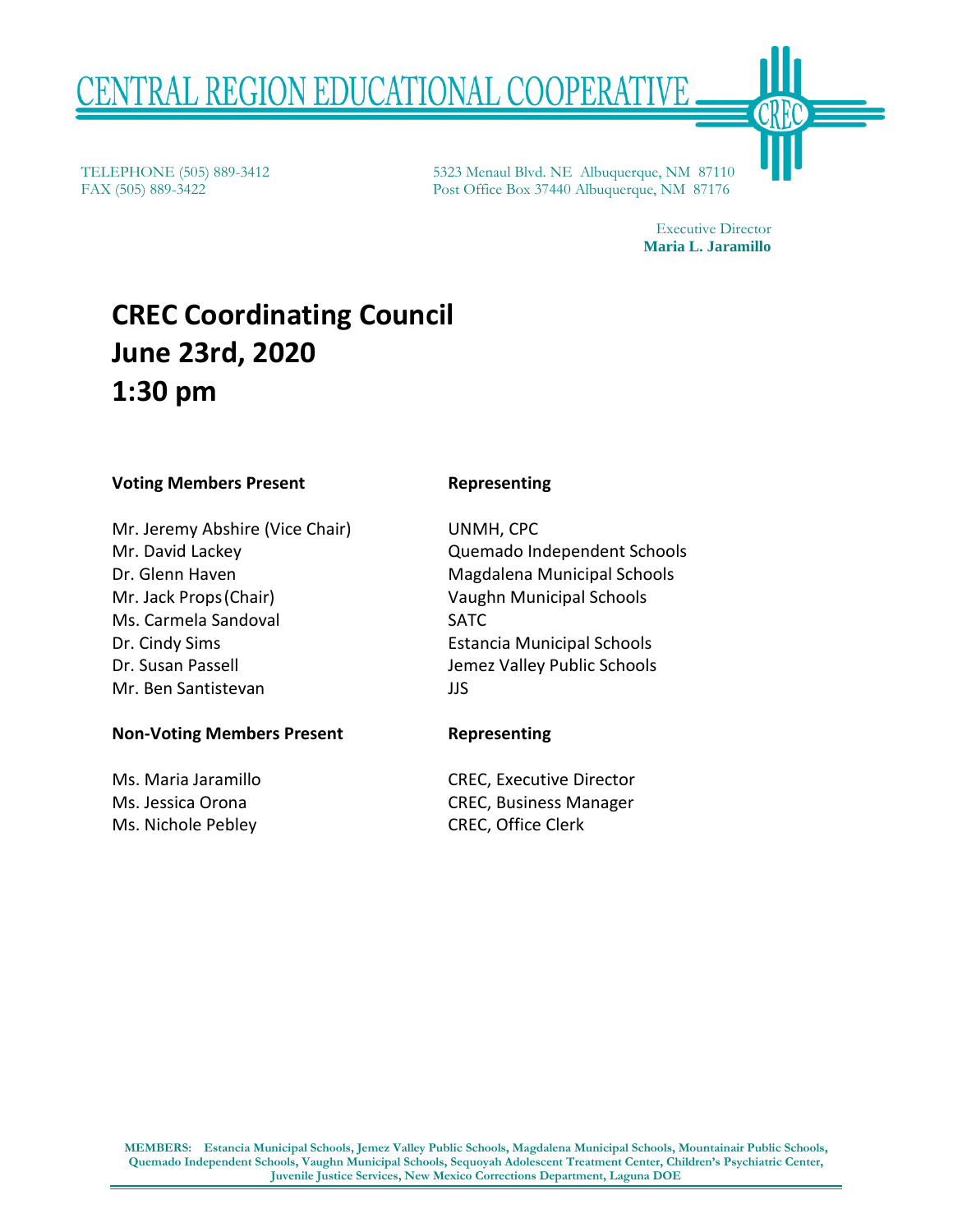# I. CALL TO ORDER **I. CALL TO ORDER**

The council was called to order by Mr. Jack Props at 1:32 pm The council was called to order by Mr. Jack Props at 1:32 pm

# II. DETERMINATION OF QUORUM **II. DETERMINATION OF QUORUM**

A determination of quorum was made by Mr. Jack Props at 1:32 pm. A determination of quorum was made by Mr. Jack Props at 1:32 pm.

#### III. APPROVAL OF AGENDA **III. APPROVAL OF AGENDA**

At 1:33 pm, Mr. Jack Props entertained a motion to approve the agenda. Ms.<br>Cindy Sims made the motion and Mr. Jeremy Abshire gave the second. The<br>Council unanimously approved the agenda. Cindy Sims made the motion and Mr. Jeremy Abshire gave the second. The Council unanimously approved the agenda.

# IV. APPROVAL OF MINUTES **IV. APPROVAL OF MINUTES**

At 1:34 pm, Mr. Jack Props entertained a motion to approve the previous Council Meeting Minutes from (5-27-20). Mr. David Lackey made the motion and a At 1:34 pm, Mr. Jack Props entertained a motion to approve the previous Council<br>Meeting Minutes from (5-27-20). Mr. David Lackey made the motion and a<br>second was made by Mr. Ben Santistevan. The Council unanimously approve the minutes. the minutes.

#### Current Business Current Business

# A. FY 2020-21 CREC Salaries and Updated Schedules A. **FY 2020-21 CREC Salaries and Updated Schedules**

Ms. Maria Jaramillo gave an update on LESC. The state equalization went Ms. Maria Jaramillo gave an update on LESC. The state equalization went from 2% to 1%, with House Bill 1 allowing for a 1% increase for staff. A cap at from 2% to 1%, with House Bill 1 allowing for a 1% increase for staff. A cap at 6% for health insurance increases thru NIMSIA. Money from the CARES ACT-6% for health insurance increases thru NIMSIA. Money from the CARES ACTwhich the PED will be receiving, will be distributing \$97.7 million to the school districts. In addition, the PED distribution will have a discretionary amount of \$10.9 million that will be statewide priorities and will also be distributed to the school districts. Maria will be meeting again with a task distributed to the school districts. Maria will be meeting again with a task force this Friday, 6/26 and will provide more information as she receives it. force this Friday, 6/26 and will provide more information as she receives it. which the PED will be receiving, will be distributing \$97.7 million to the<br>school districts. In addition, the PED distribution will have a discretionary<br>amount of \$10.9 million that will be statewide priorities and will al

The RECs appropriations have been reduced by 6%, with REC V appropriation The RECs appropriations have been reduced by 6%, with REC V appropriation of \$104,000 going toward the rent/lease purchase agreement for CREC. of \$104,000 going toward the rent/lease purchase agreement for CREC.<br>With possible cuts for the IGA for Pre-K, which is now under the Early Childhood Education & Care Department, there is an anticipated decrease of Childhood Education & Care Department, there is an anticipated decrease of 2.7 million down to 2.1 million based on the \$1 million cut the Pre-K has 2.7 million down to 2.1 million based on the \$1 million cut the Pre-K has<br>taken. With all of this, the budget has balanced, even with all the increases.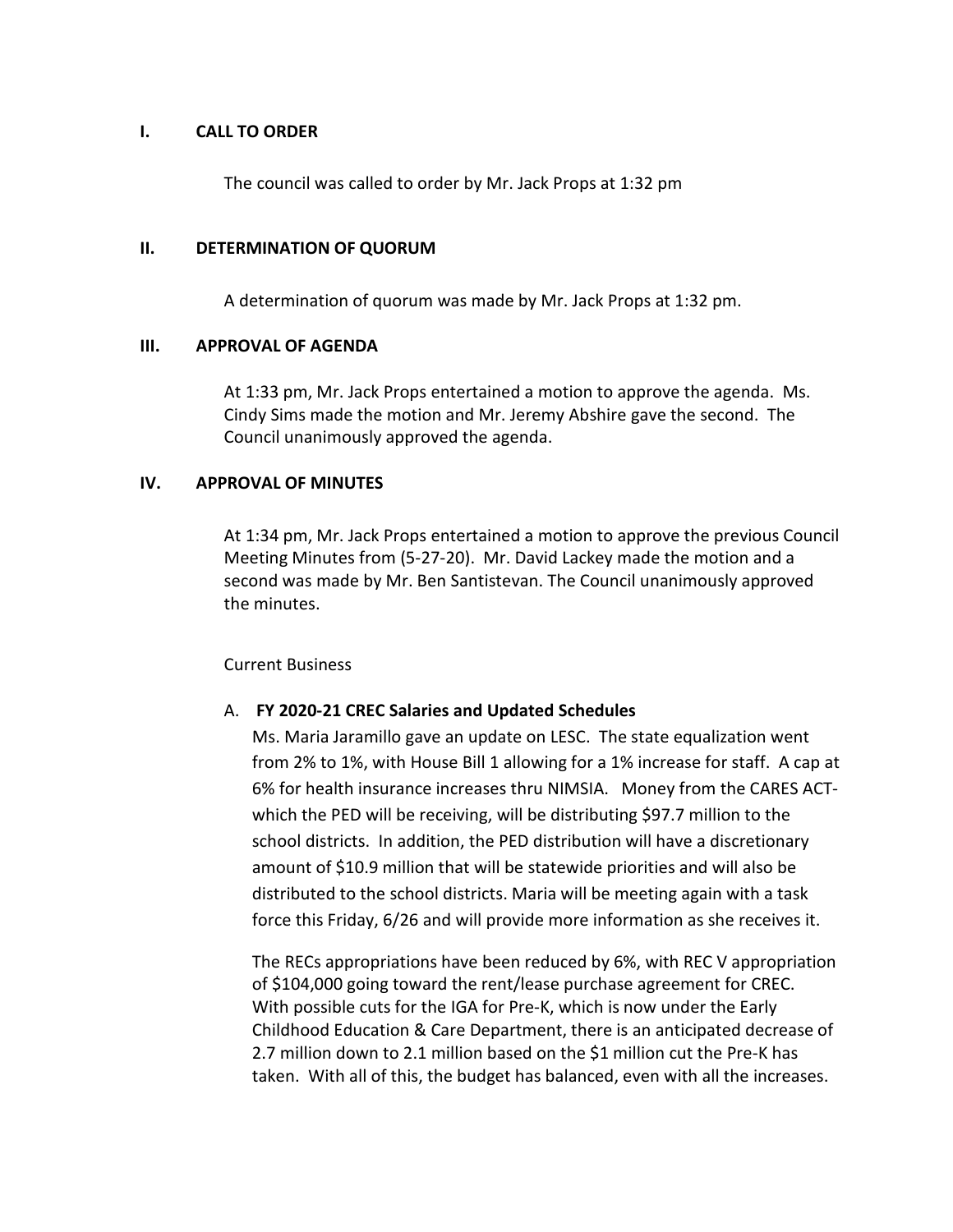CREC will be fiscally managing the new IGA for the CARES ACT-\$12 million for<br>the Early Childhood Education & Care Department. The initial contract was the Early Childhood Education & Care Department. The initial contract was at \$113,000 as the admin cost. After review, CREC proposed an increase of at \$113,000 as the admin cost. After review, CREC proposed an increase of at least 1.5 % and they came back and gave CREC 3%. The contract will now be at \$348,893 as the admin cost. In addition, CREC has another \$26,000 in be at \$348,893 as the admin cost. In addition, CREC has another \$26,000 in program support which totals \$374, 893. Anticipation for more work coming program support which totals \$374, 893. Anticipation for more work coming our way, as per conversation with the Deputy Secretary, Claire Dudley, Bureau Chief, Katrina Montano-White and Ms. Maria Jaramillo. Bureau Chief, Katrina Montano-White and Ms. Maria Jaramillo.

Ms. Jessica Orona reported, over a month ago, she presented 4% raises for Ms. Jessica Orona reported, over a month ago, she presented 4% raises for employees with 2% increase in benefits. With the new Early Childhood employees with 2% increase in benefits. With the new Early Childhood Education & Care Dept. grant, the budget dropped from \$2.8 million to \$2.1 Education & Care Dept. grant, the budget dropped from \$2.8 million to \$2.1 million. For 20 coaches, 1 coordinator and 1 trainer, this is over \$2.1 million, million. For 20 coaches, 1 coordinator and 1 trainer, this is over \$2.1 million, leaving out \$310,000 for supplies, LETRs trainings, support, pyramids, etc. leaving out \$310,000 for supplies, LETRs trainings, support, pyramids, etc. Focus Preschool, which is another grant thru the Special Education Bureau, Focus Preschool, which is another grant thru the Special Education Bureau, will pick up 6 FTEs for the preschool coaches, right now, 2 qualify. There are<br>3 more that qualify under the Special Education Department, leaving 1 3 more that qualify under the Special Education Department, leaving 1 vacant coach position to fill. If the position(s) are not filled, they will be vacant coach position to fill. If the position(s) are not filled, they will be removed from the budget. With all the salaries fully funded and with the removed from the budget. With all the salaries fully funded and with the \$310,000 in supplies, CREC has about \$52,000 left. \$310,000 in supplies, CREC has about \$52,000 left.<br>The initial Focus Preschool Budget was approved at \$521,685 using three of

the coaches with the special education background-leaving \$6,600 left. This<br>budget will run thru September 30<sup>th</sup> and will renew again as of October 1<sup>st</sup>. budget will run thru September 30<sup>th</sup> and will renew again as of October  $1^{st}$ .

Plans for the move to the new building: Ms. Maria Jaramillo reported that Plans for the move to the new building: Ms. Maria Jaramillo reported that she will be meeting with Mr. David Chavez and Ms. Robin Straussner from she will be meeting with Mr. David Chavez and Ms. Robin Straussner from CES to discuss the lease agreement on the building. Once the lease CES to discuss the lease agreement on the building. Once the lease agreement is created, only the board of CREC and the board of CES will need to approve. CREC is anticipating a move to the new building to begin in agreement is created, only the board of CREC and the board of CES will need<br>to approve. CREC is anticipating a move to the new building to begin in<br>December of 2020. As of now, it looks like CREC will be able to keep most the furniture and technology that is in the current CES building. the furniture and technology that is in the current CES building. CREC's current landlord, Daskalos, have been given notification of us leaving CREC's current landlord, Daskalos, have been given notification of us leaving in December 2020. in December 2020.

A storage unit has been rented to store kits for the Early Childhood A storage unit has been rented to store kits for the Early Childhood<br>Programs. The storage unit is between our current building and the anticipated new building to ensure that our employees/coaches can have anticipated new building to ensure that our employees/coaches can have easy access. easy access.

Mr. David Lackey had concerns on if money is not spent, could the money be rolled over into the next fiscal year? Can we sustain the 4% of the CORE (10 rolled over into the next fiscal year? Can we sustain the 4% of the CORE (10 people) minus the related service providers of CREC into FY 2022? Per Ms. people) minus the related service providers of CREC into FY 2022? Per Ms. Jessica Orona and Ms. Maria Jaramillo, with the DVR grant phasing out, this Jessica Orona and Ms. Maria Jaramillo, with the DVR grant phasing out, this means that we lose employees with that contract, however, we do have a means that we lose employees with that contract, however, we do have a new grant with Early Childhood Education, bringing in new employees. The new grant with Early Childhood Education, bringing in new employees. The majority of CRECs personnel is funded thru the Admin Cost. The remaining majority of CRECs personnel is funded thru the Admin Cost. The remaining employees are tied to the remaining grants within CREC. Every year is employees are tied to the remaining grants within CREC. Every year is